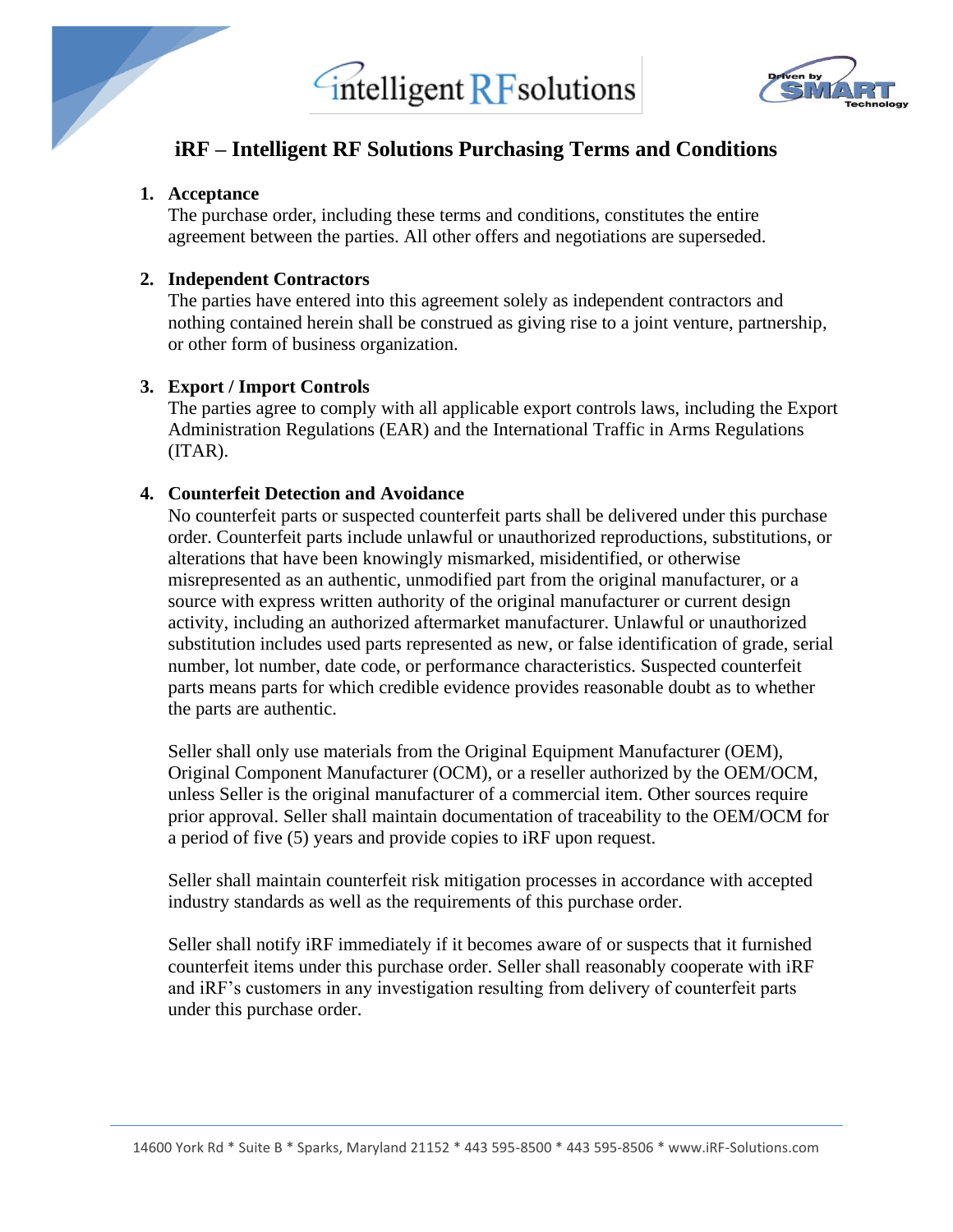

This clause applies in addition to and is not altered, changed, or superseded by any quality provision, specification, statement of work, regulatory flowdown, or other provision included in this purchase order addressing the authenticity of parts.

Seller shall ensure flowdown of these Counterfeit Detection and Avoidance provisions to all sub-tiers in support of this purchase order.

#### **5. Conforming Items**

Seller shall deliver only conforming items under this purchase order. Nonconforming items include counterfeit parts, defective parts, and items which are not an exact match to the products described in this purchase order and any relevant drawings.

Seller shall notify iRF if it becomes aware of the delivery of any nonconforming items under this purchase order. Seller shall be responsible for the costs of repairing or replacing all nonconforming items.

#### **6. Right of Entry**

iRF, iRF's customers, and the U.S. Government shall have the right to visit the facilities of Seller and lower-tier Sellers to assess progress related to this purchase order and conformance to quality standards.

Seller shall ensure flowdown of this provision to all sub-tiers in support of this purchase order.

#### **7. Mercury Exclusion**

Seller shall ensure that material supplied under this purchase order contains no functional Mercury and is not contaminated by Mercury or Mercury compounds. Seller shall notify iRF immediately if Mercury is found in products to be delivered to iRF.

#### **8. Foreign Object Debris (FOD) Prevention**

Seller shall implement systems to control Foreign Object Debris (FOD) during each phase of manufacturing an item in support of this purchase order.

Seller shall provide evidence of inspection for FOD and shall ensure work areas and manufacturing equipment utilized in support of this purchase order are maintained in a state as to prevent FOD.

Seller shall ensure flowdown of these FOD Prevention requirements to all sub-tiers in support of this purchase order.

#### **9. Additive Manufacturing Notification**

Seller shall notify iRF of the use of additive manufacturing as defined in ISO/ASTM 52900 in support of this purchase order.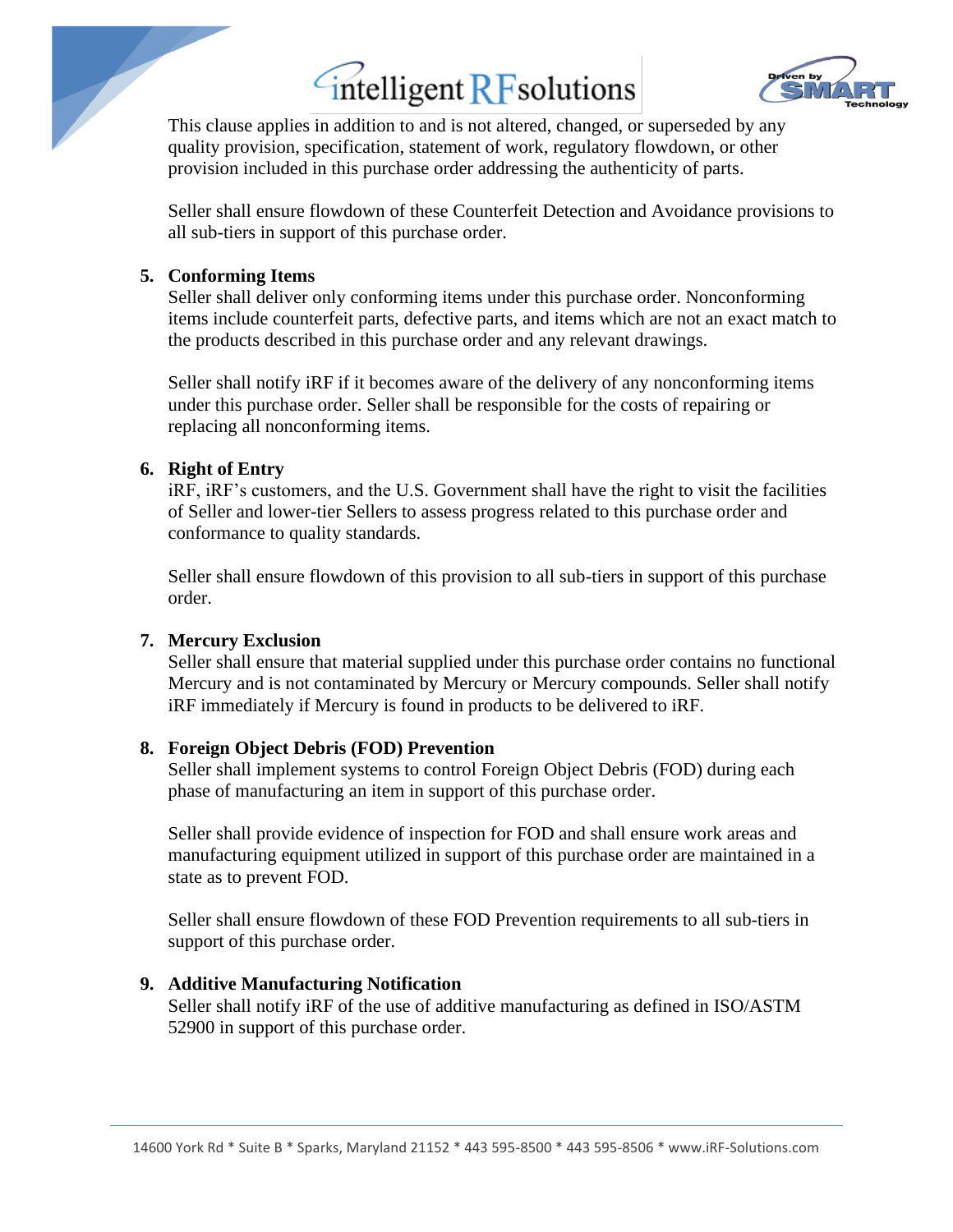

#### **10. Manufacturing and Configuration Changes**

Seller and its sub-tiers shall immediately notify iRF of any changes in design which could affect form, fit, function, and/or interchangeability of a part and changes in manufacturing sources, processes, inspection methods, acceptance criteria, manufacturing locations, tooling, or materials in support of this purchase order. Changes may be subject to approval by iRF or iRF's customers.

#### **11. Inspection and Receiving**

Seller shall inspect any material received from sub-tiers which will be used in this purchase order to ensure that it meets specifications. Seller shall maintain material certification documents for a period of 5 years and flow this requirement down to any sub-tiers delivering items that will be included in products delivered to iRF under this purchase order.

#### **12. Special Processes**

Seller and its sub-tiers shall notify iRF if any special processes are to be performed under this purchase order. Special processes are when a product undergoes a physical, chemical, or metallurgical transformation or when conformance to all specifications cannot be verified by normal inspection methods. Special processes include welding, brazing, soldering, plating, heat treating, magnetic particle and penetrant inspection, etc.

#### **13. Quality Records**

Seller and its sub-tiers shall maintain all quality records related to this purchase order for a period of no less than five (5) years and provide copies to iRF upon request. Quality records include test reports, certifications, inspections, etc. as they are applicable to this purchase order.

#### **14. Indemnity**

Seller shall indemnify, hold harmless, and defend iRF, iRF's officers, and iRF's employees against all losses, liabilities, claims, causes of action, damages, and expenses, including attorney's fees, arising from any act or omission, including infringements and alleged infringements of intellectual property, of Seller, Seller's officers, and Seller's employees and agents.

#### **15. Compliance with Laws**

Seller shall comply with all applicable local, state, and federal laws in its performance of this purchase order, including but not limited to the False Claim Act and Foreign Corrupt Practices Act.

#### **16. Conflict Minerals**

Seller shall disclose the use of any conflict minerals in its performance of this purchase order by furnishing to iRF a complete and current CMRT form within 30 days of its acceptance of this order. Conflict minerals are defined in Dodd-Frank Act Section 1502.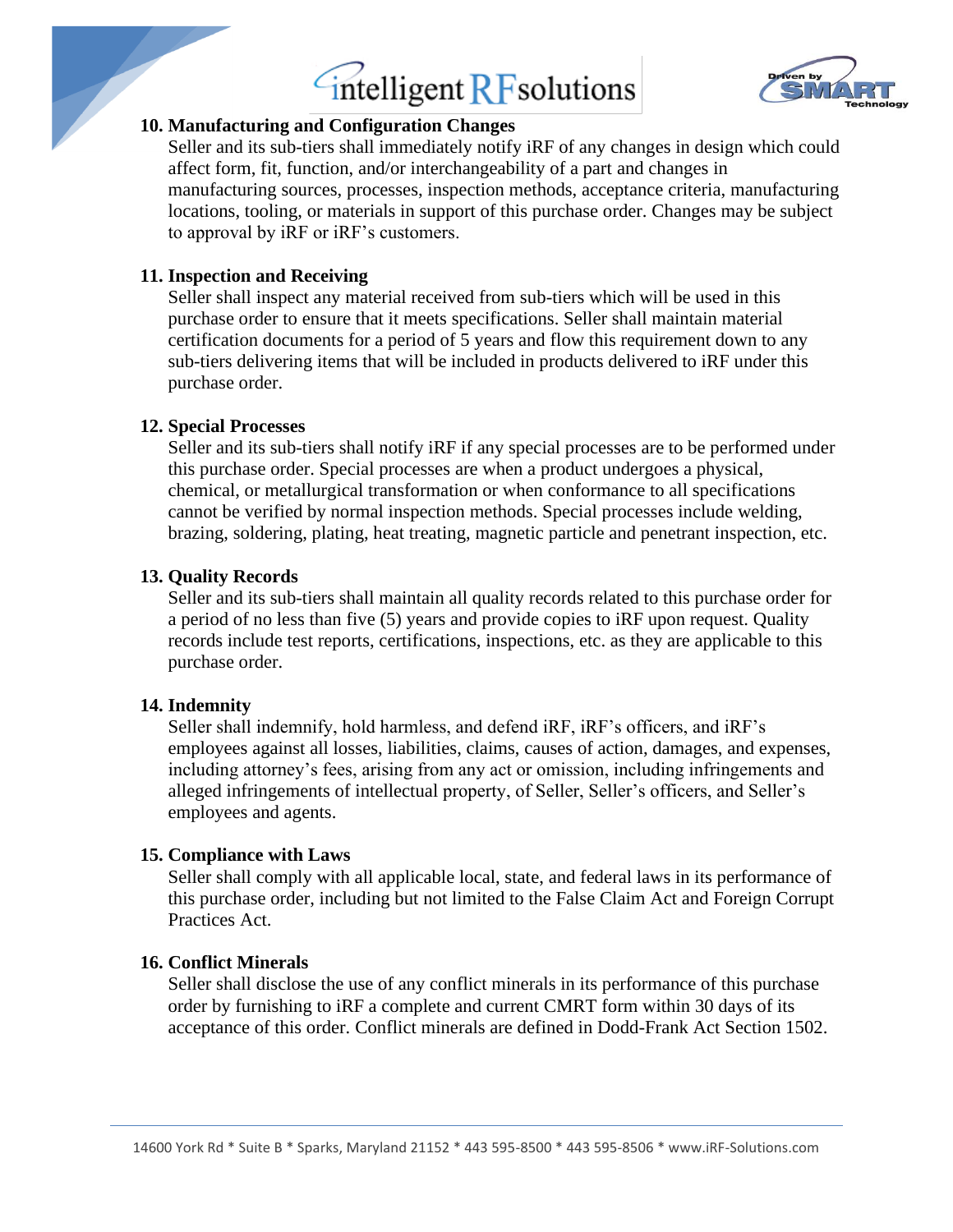

#### **17. Time of Delivery**

Time is of the essence and delivery dates may be a material provision of this purchase order. Seller shall notify iRF of any delays which are encountered or are expected to be encountered in its performance of this purchase order, along with the reason for delay. iRF may request adequate consideration if due dates require revision.

#### **18. Priority Rating**

If this purchase order has a DPAS rating, then the order is a rated order certified for national defense use and Seller must follow the provisions of the Defense Priorities and Allocation System Regulation (17 CFR § 700).

#### **General Purchasing FAR and DFARS Flow Downs**

The following FAR and DFARS clauses are applicable to this purchase order to the extent dictated by their full text and are incorporated by reference with the same force and effect as if they were included in full text:

FAR 52.203-19 PROHIBITION ON REQUIRING CERTAIN INTERNAL CONFIDENTIALITY AGREEMENTS OR STATEMENTS (JAN 2017)

FAR 52.204-2 SECURITY REQUIREMENTS (MAR 2021) (Applies if this purchase order requires access to classified information.)

FAR 52.204-21 BASIC SAFEGUARDING OF COVERED CONTRACTOR INFORMATION SYSTEMS (NOV 2021) (Applies unless only commercial items are being procured under this purchase order.)

FAR 52.204-23 PROHIBITION ON CONTRACTING FOR HARDWARE, SOFTWARE, AND SERVICES DEVELOPED OR PROVIDED BY KASPERSKY LAB AND OTHER COVERED ENTITIES (NOV 2021)

FAR 52.204-25 PROHIBITION ON CONTRACTING FOR CERTAIN TELECOMMUNICATIONS AND VIDEO SURVEILLANCE SERVICES OR EQUIPMENT (NOV 2021)

FAR 52.211-5 MATERIAL REQUIREMENTS (AUG 2000) (Applies unless only commercial items are being procured under this purchase order.)

FAR 52.222-4 CONTRACT WORK HOURS AND SAFETY STANDARDS ACT - OVERTIME COMPENSATION (MAY 2018) (Applies if this purchase order may require or involve the employment of laborers and mechanics.)

FAR 52.222-21 PROHIBITION OF SEGREGATED FACILITIES (APR 2015)

FAR 52.222-26 EQUAL OPPORTUNITY (SEP 2016)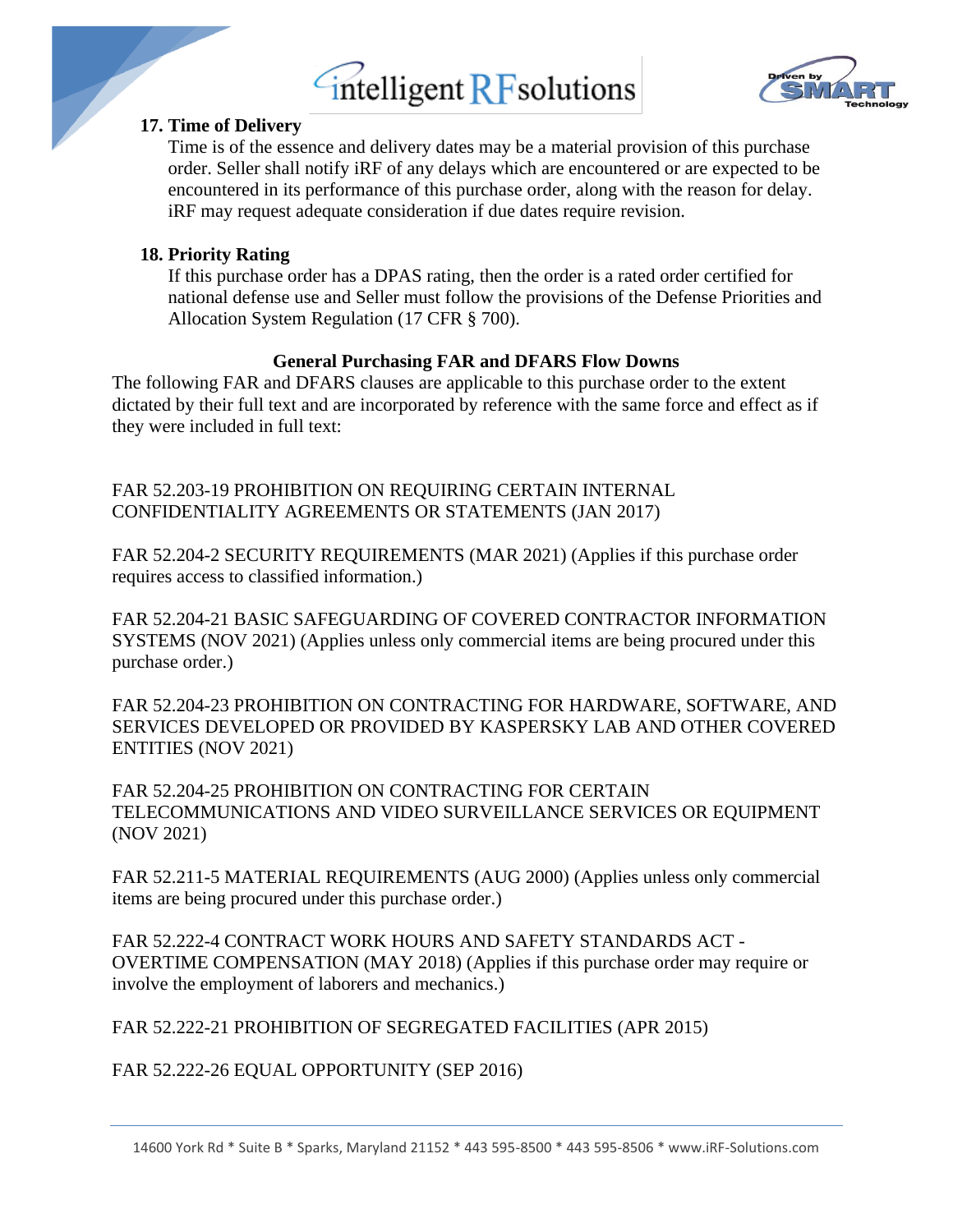

FAR 52.222-36 AFFIRMATIVE ACTION FOR WORKERS WITH DISABILITIES (JUL 2014) (Applies if this purchase order exceeds \$15,000.)

FAR 52.222-40 NOTIFICATION OF EMPLOYEE RIGHTS UNDER THE NATIONAL LABOR RELATIONS ACT (DEC 2010) (Applies if this purchase order exceeds \$10,000.)

FAR 52.222-50 COMBATING TRAFFICKING IN PERSONS (NOV 2021)

FAR 52.222-54 EMPLOYMENT ELGIBILITY VERIFICATION (NOV 2021) (Applies to purchase orders over \$3,500.)

FAR 52.223-18 ENCOURAGING CONTRACTOR POLICIES TO BAN TEXT MESSAGING WHILE DRIVING (AUG 2011)

FAR 52.225-13 RESTRICTIONS ON CERTAIN FOREIGN PURCHASES (FEB 2021)

FAR 52.227-19 COMMERCIAL COMPUTER SOFTWARE LICENSE (DEC 2007)

FAR 52.232-40 PROVIDING ACCELERATED PAYMENTS TO SMALL BUSINESS CONCERNS (NOV 2021) (Applies to purchase orders made to small business concerns.)

FAR 52.234-1 INDUSTRIAL RESOURCES DEVELOPED UNDER DEFENSE PRODUCTION ACT TITLE III (SEP 2016)

FAR 52.244-6 SUBCONTRACTS FOR COMMERCIAL PRODUCTS AND COMMERCIAL SERVICES (JAN 2022)

FAR 52.245-1 GOVERNMENT PROPERTY (SEP 2021)

FAR 52.245-9 USE AND CHARGES (APR 2012)

FAR 52.246-26 REPORTING OF NONCONFORMING ITEMS (DEC 2019)

DFARS 252.203-7002 REQUIREMENT TO INFORM EMPLOYEES OF WHISTLEBLOWER RIGHTS (SEP 2013)

DFARS 252.204-7012 SAFEGUARDING COVERED DEFENSE INFORMATION AND CYBER INCIDENT REPORTING (DEC 2019) (Applies if this purchase order is for operationally critical support or for which performance will involve covered defense information.)

DFARS 252.204-7014 LIMITATIONS ON THE USE OR DISCLOSURE OF INFORMATION BY LITIGATION SUPPORT CONTRRACTORS (MAY 2016)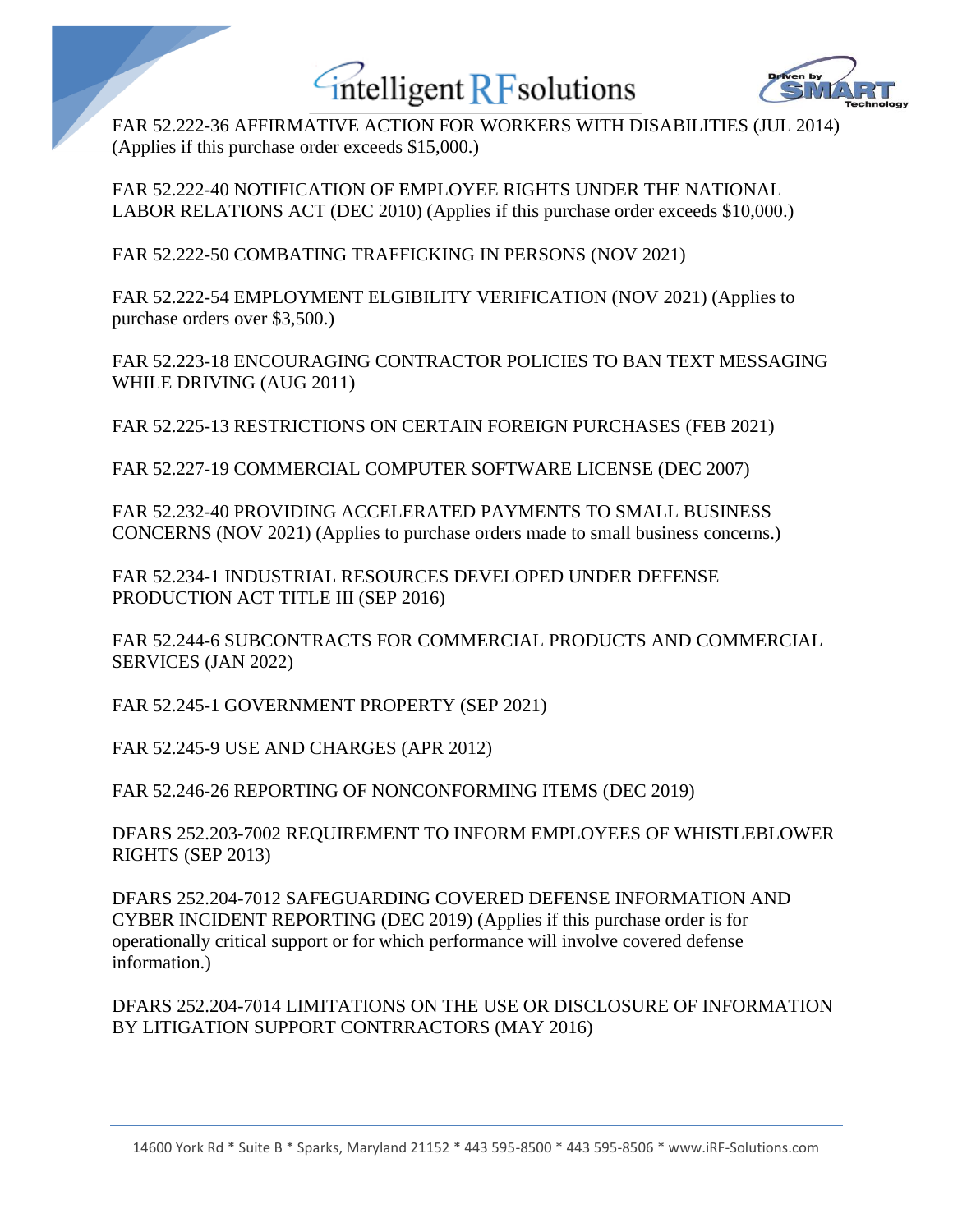



DFARS 252.204-7015 NOTICE OF AUTHORIZED DISCLOSURE OF INFORMATION FOR LITIGATION SUPPORT (MAY 2016) DFARS 252.204-7016 COVERED DEFENSE TELECOMMUNICATIONS EQUIPMENT OR SERVIVES – REPRESENTATION (DEC 2019)

DFARS 252.204-7018 PROHIBITION ON THE ACQUISITION OF COVERED DEFENSE TELECOMMUNICATIONS EQUIPMENT OR SERVICES (JAN 2021)

DFARS 252.222-7006 RESTRICTION ON THE USE OF MANDATORY ARBITRATION AGREEMENTS (DEC 2010)

DFARS 252.223-7008 PROHIBITION OF HEXAVALENT CHROMIUM (JUN 2013)

DFARS 252.225-7007 PROHIBITION ON ACQUISITION OF CERTAIN ITEMS FROM COMMUNIST CHINESE MILITARY COMPANIES (DEC 2018)

DFARS 252.225-7009 RESTRICTION ON ACQUISITION OF CERTAIN ARTICLES CONTAINING SPECIALTY METALS (DEC 2019)

DFARS 252.225-7013 DUTY-FREE ENTRY (MAY 2016)

DFARS 252.225-7048 EXPORT-CONTROLLED ITEMS (JUN 2013)

DFARS 252.225-7052 RESTRICTION 0N THE ACQUISITION OF CERTAIN MAGNETS AND TUNGSTEN (DEC 2019)

DFARS 252.225-7993 PROHIBITION ON PROVIDING FUNDS TO THE ENEMY (DEVIATION 2020-O0022) (Applies to purchase orders over \$50,000 that will be performed outside the United States and its outlying areas in support of a contingency operation in which members of the Armed Forces are actively engaged in hostilities.)

DFARS 252.227-7013 RIGHTS IN TECHNICAL DATA -- NONCOMMERCIAL ITEMS (FEB 2014)

DFARS 252.227-7014 RIGHTS IN NONCOMMERCIAL COMPUTER SOFTWARE AND NONCOMMERCIAL COMPUTER SOFTWARE DOCUMENTATION (FEB 2014)

DFARS 252.227-7015 TECHNICAL DATA -- COMMERCIAL ITEMS (FEB 2014)

DFARS 252.227-7016 RIGHTS IN BID OR PROPOSAL INFORMATION (JAN 2011)

DFARS 252.227-7019 VALIDATION OF ASSERTED RESTRICTIONS - COMPUTER SOFTWARE (SEP 2016)